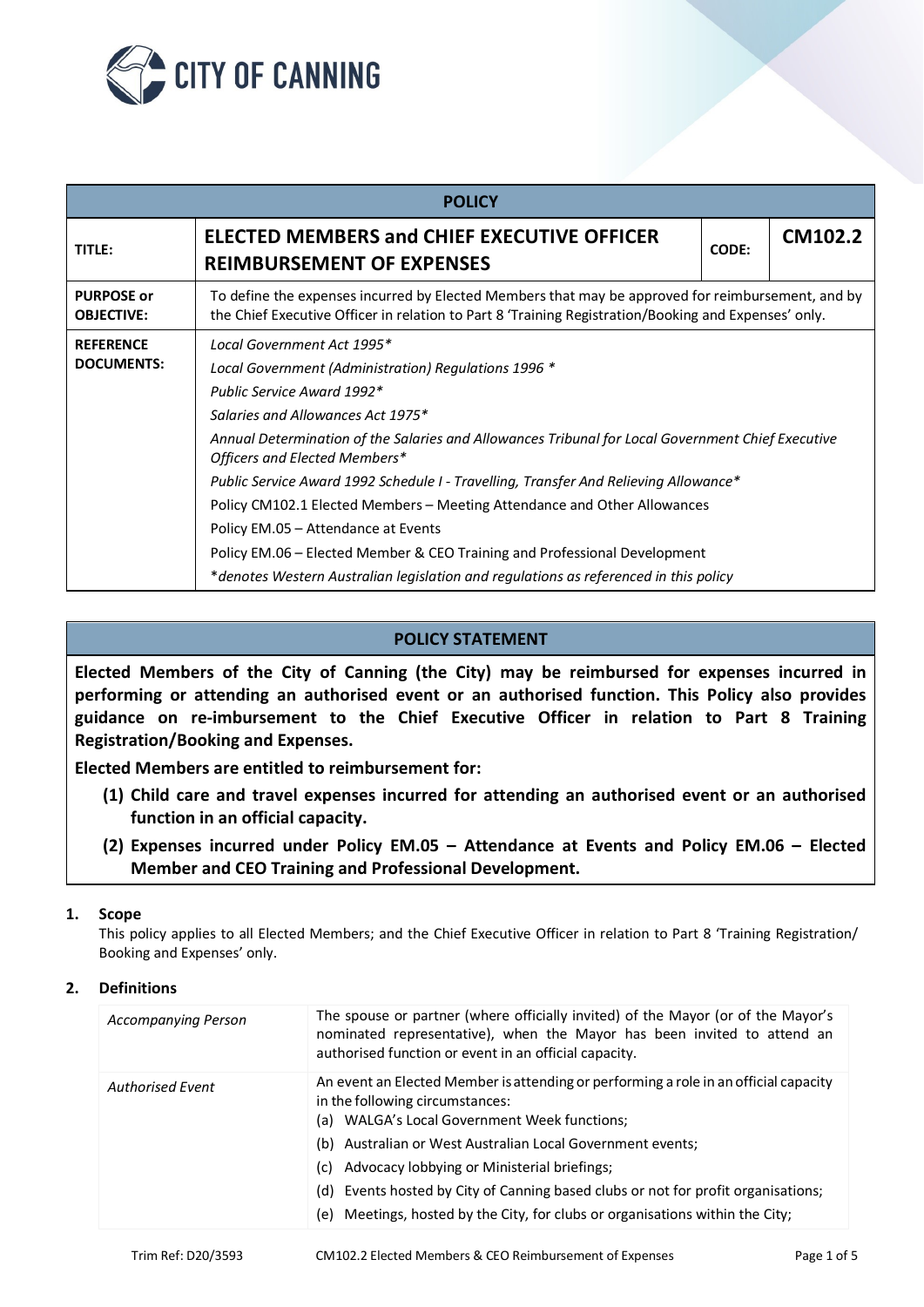# **CITY OF CANNING**

|                            | City hosted ceremonies, functions or events;<br>(f)                                                                                                                                            |  |  |
|----------------------------|------------------------------------------------------------------------------------------------------------------------------------------------------------------------------------------------|--|--|
|                            | City hosted events with employees;<br>(g)                                                                                                                                                      |  |  |
|                            | (h) City sponsored functions or events;                                                                                                                                                        |  |  |
|                            | Cultural events/festivals within the City;<br>(i)                                                                                                                                              |  |  |
|                            | (i)<br>Events run by Local, State or Federal Government;                                                                                                                                       |  |  |
|                            | Events run by schools within the City;<br>(k)                                                                                                                                                  |  |  |
|                            | (1)<br>Opening or launch of an event or facility within the City;                                                                                                                              |  |  |
|                            | (m) Recognition of Service events;                                                                                                                                                             |  |  |
|                            | (n) Where Mayoral or CEO representation has been officially invited;                                                                                                                           |  |  |
|                            | (o) Where the Mayor and an accompanying person have been officially invited;<br>and                                                                                                            |  |  |
|                            | (p) Is any event approved under Policy EM.05 Attendance at Events.                                                                                                                             |  |  |
| <b>Authorised Function</b> | When an Elected Member is attending or performing a role in an official capacity in<br>the following circumstances:<br>(a) Ordinary and special meetings of Council;                           |  |  |
|                            | (b) Committee meetings;                                                                                                                                                                        |  |  |
|                            | (c) Agenda briefing sessions;                                                                                                                                                                  |  |  |
|                            | (d) Workshops and forums;                                                                                                                                                                      |  |  |
|                            | Meetings of external committees, resident and ratepayer associations and<br>(e)<br>regional council bodies of which the Elected Member is an authorised<br>representative resolved by Council; |  |  |
|                            | (f) Authorised training and development activities in accordance with Policy<br>EM.06 Elected Member & CEO Training and Professional Development;                                              |  |  |
|                            | (g) Civic receptions and events conducted by the City;                                                                                                                                         |  |  |
|                            | (h) As an invited guest by a City stakeholder in their capacity as an Elected<br>Member;                                                                                                       |  |  |
|                            | (i)<br>As an invited guest at civic reception or event conducted by a West Australian<br>Local Government; and                                                                                 |  |  |
|                            | (i)<br>A function approved under Policy EM.05 Attendance at Events.                                                                                                                            |  |  |
| Child Care Expense         | Expenses for child care incurred by an Elected Member's absence whilst<br>performing an authorised event or attending an authorised function.                                                  |  |  |
| <b>Committee Meeting</b>   | A meeting of a committee of Council as established under s.5.8 or s.7.1A of the<br>Local Government Act 1995.                                                                                  |  |  |
| <b>Elected Member</b>      | A person elected and holding valid office under the Local Government Act 1995 as<br>a member of the Council of the City of Canning.                                                            |  |  |
| <b>Official Capacity</b>   | Elected Members carrying out their role as per the functions defined in s.2.8 or<br>s.2.9 or s.2.10 of the Local Government Act 1995, and as such representing the<br>Council of the City.     |  |  |

# **3. Accompanying Person**

The City will reimburse the expense incurred by the Mayor (or of the Mayor's nominated representative), for the expenses of the spouse or partner (where officially invited) of the Mayor (or of the Mayor's nominated representative), when the Mayor has been invited to attend an authorised function or event in an official capacity.

# **4. Child Care Expenses**

(1) The City will reimburse either, the actual child care expenses incurred by an Elected Member or the hourly rate determined by the Salaries and Allowances Tribunal, whichever is the lesser amount. Such expenses shall relate to Elected Member attendance at either an authorised event or an authorised function.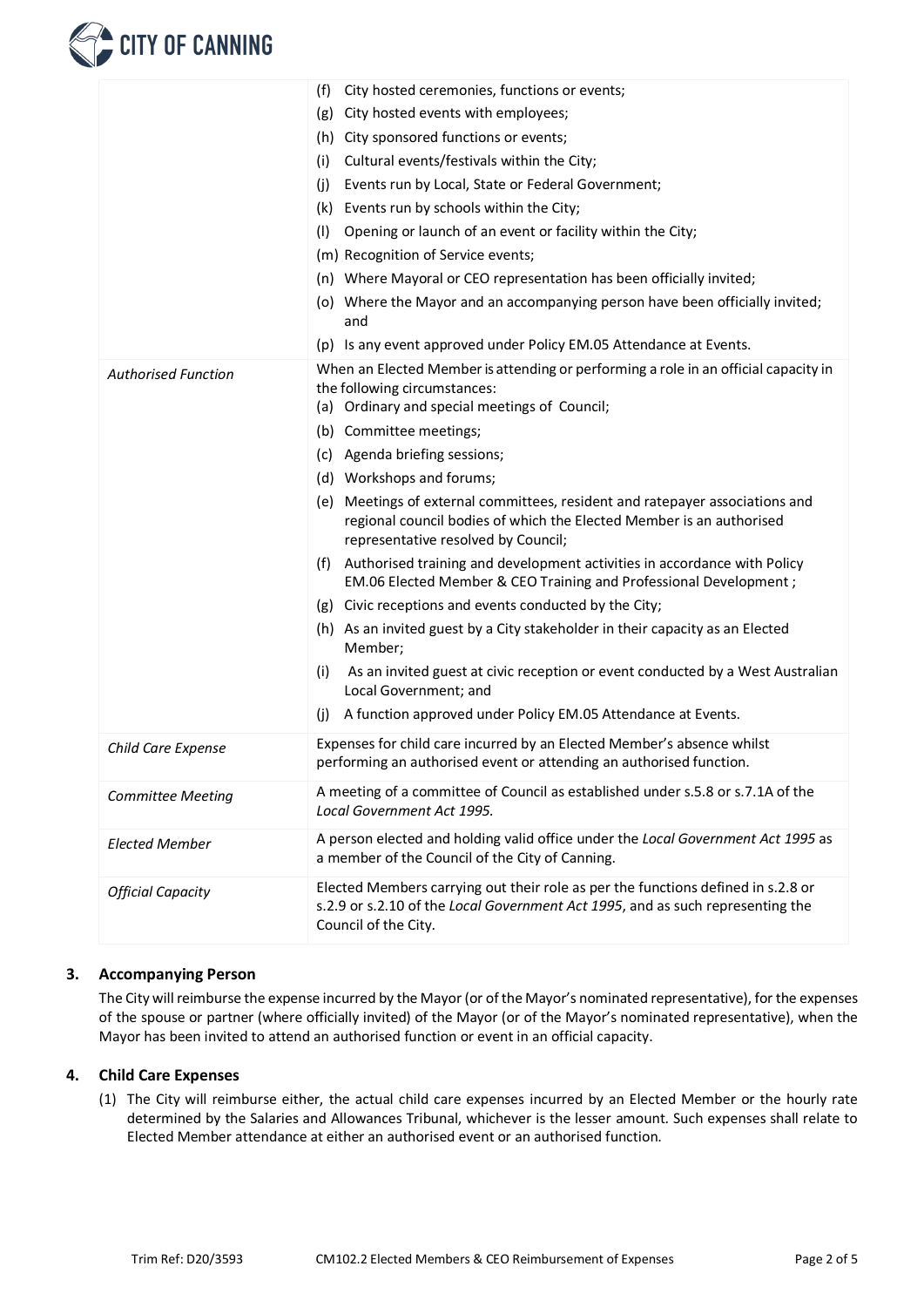

- (2) Child care expenses are not eligible for reimbursement if they are paid to a person who:
	- a) Is immediate family (eg partner, mother/father, sister/brother or sister in law, brother in law, relatives and/or children); or
	- b) Who normally or regularly lives with the Councillor except where a live in (professional) helper such as nanny is required to work extra time at extra expenses because of the Councillor's duties or functions.

#### **5. Travel & Accommodation Expenses and Reimbursement**

- (1) For travel to and from council and committee meetings the City will reimburse the travel expense incurred by an Elected Member, as follows:
	- (a) If the Elected Member lives or works in the City or an adjoining local government district the actual expense of travel from the Elected Member's place of residence, or work, and back; or
	- (b) If the Elected Member does not live or work in the City or an adjoining local government district, the actual expense, in relation to a journey from the Elected Member's place of residence, or work, and back:
		- i. For the Elected Member to travel from the Elected Member's place of residence, or work, to the meeting and back; or
		- ii. If the distance travelled in sub-paragraph (i) is more than 100 kilometres, for the Elected Member to travel from the outer boundary of an adjoining local government district to the meeting and back to that boundary.
- (2) The City will reimburse travel expenses claimed by an Elected Member attending:
	- (a) An authorised event or authorised function or as defined under this Policy;
	- (b) Events as described in policy EM.05 Attendance at Events. (Refer also Part 8 of this Policy); and
	- (c) Training and professional development approved in accordance with policy EM.06 Elected Member and CEO Training and Professional Development.
- (3) Other travel expenses which can be claimed for re-imbursement, are those incurred by an Elected Member attending:
	- (a) Forums convened by the Council and/or the CEO;
	- (b) Civic functions convened by the CEO or the Mayor;
	- (c) Citizenship ceremonies conducted by the City;
	- (d) A meeting or function of an organisation to which an Elected Member has been appointed by Council as a delegate, deputy delegate or proxy delegate;
	- (e) Visits to an adjoining local government in an official capacity;
	- (f) (Any commercial, industrial, charitable, educational or welfare premises in response to an official invitation received by Council;
	- (g) A site inspection in relation to a matter listed on any forum, Council or Committee agenda; and
	- (h) A meeting requested by and with a ratepayer or elector, but excluding the day on which council elections are held.
- (4) Verification details are to be submitted for claims under subclauses (3) (g) and (3) (h) including agenda report number, name and address of ratepayer and the nature of the business for which the meeting was held.
- (5) For the purpose of subclauses (1), (2) and (3) the travel expenses incurred while driving a privately owned or leased vehicle (rather than a commercially hired vehicle) will be calculated at the same rate applicable to the reimbursement of travel expenses in the same or similar circumstances under Part 8, Section 30 of the *Local Government Interim Award 2011.* (Refer also Part 8 of this Policy for guidance regarding travel expenses reimbursement relating to training.)
- (6) The City will reimburse intrastate or interstate travel expenses incurred by an Elected Member in performing or attending an authorised event or authorised function with the approval of Council. (Refer Policy CM102.1 Elected Members – Meeting Attendance and Other Allowances). (Refer also Part 8 of this Policy for guidance regarding travel expenses re-imbursement relating to training.)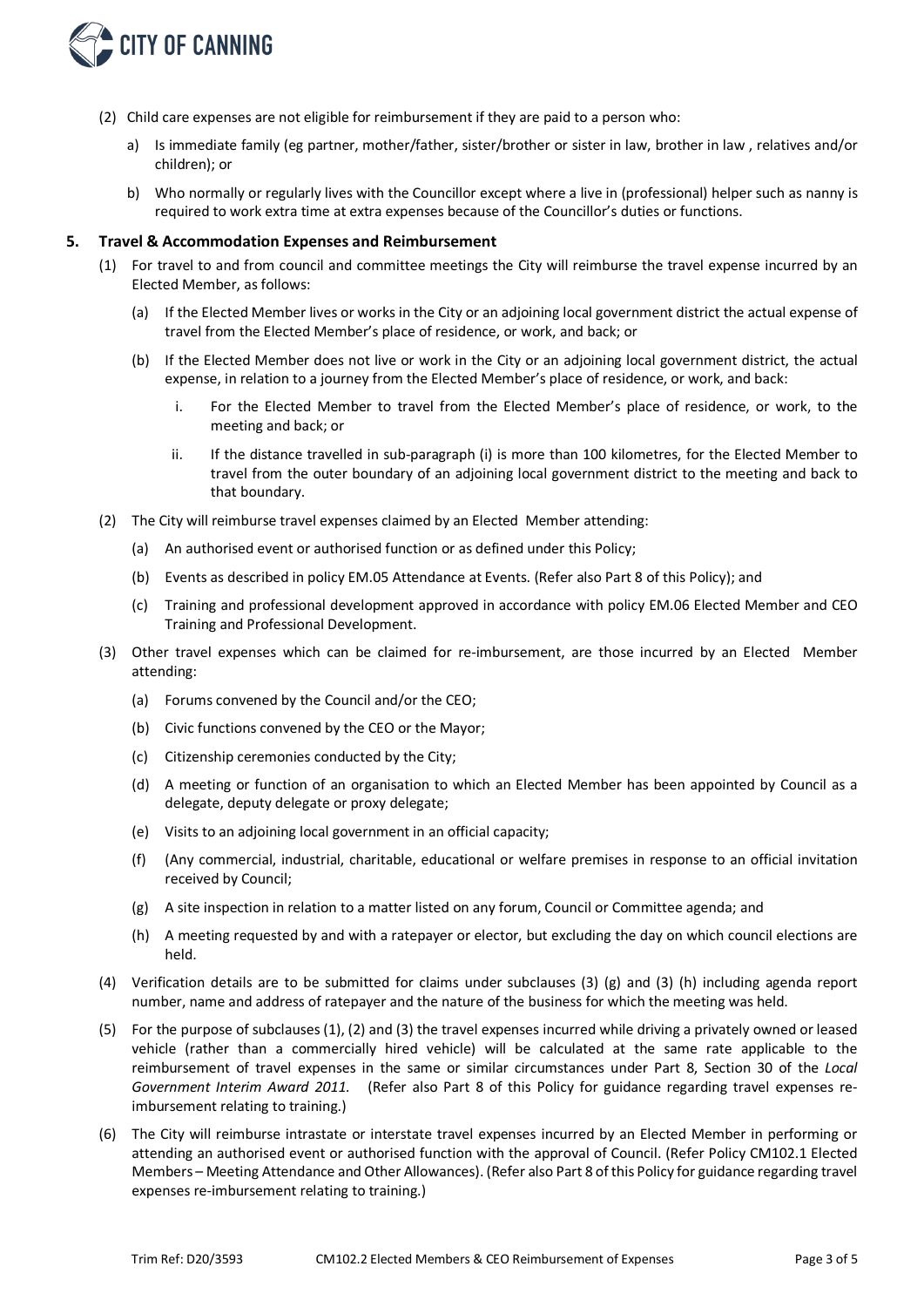

(7) Reimbursement of accommodation expenses will be at the same rate or similar circumstances set out under the current Part 8, Section 29 of the L*ocal Government Officers' (Western Australia) Interim Award 2011*. (Refer also Part 8 of this Policy for guidance regarding accommodation expenses re-imbursement relating to training.)

#### **6. Parking Expense**

The City will reimburse Elected Members for actual parking expenses, incurred in attending or performing an authorised event or authorised function, provided receipts are provided.

#### **7. Training Expense**

The City will reimburse Elected Members and the CEO for expenses associated with training and professional development attended in accordance with policy EM.06 Elected Member and CEO Training and Professional Development.

#### **8. Training Registration/Bookings and Expenses**

(1) Registration / Bookings

Registration fees and bookings relating to airfares and accommodation are to be arranged and paid for by the Administration. Elected Members or the CEO are not to pay such costs and seek reimbursement, except in the case of an emergency or unique circumstances provided the CEO or the Mayor have been notified in advance.

- (2) Travel
	- (a) Where air travel is involved, it is to be by Economy Class (unless Council resolves otherwise) at a time that is convenient to the Elected Member or the CEO. As far as is practicable, advantage should be taken of any available discount fares including advanced purchase fares. Upgraded seats can be secured at the Elected Member's or the CEO's expense.
	- (b) Reasonable means of transport to and from the training venue is to be claimed by reimbursement. Reasonable is considered to be:
		- i. Taxi, or any other cost effective reasonable alternatives.
		- ii. Public transport.
		- iii. Own private vehicle.
	- (c) Airline tickets purchased need to be either refundable, or to be insured, so that the ticket price can be refunded on occasions where an attendee is unable to travel.
- (3) Accommodation

Reasonable accommodation for a room at, or in close proximity to the venue will be permitted for training. It is acceptable for attendees to arrive the day prior to the start of the training and depart the day following the close of the training. Should an Elected Member or CEO wish to upgrade their accommodation standard or extend their visit for personal reasons not associated with approved City business, all extended stay and associated costs are to be met by the Elected Member or the CEO (including any additional airfare costs).

- (4) Meals and Incidental Expenses
	- (a) Instances where meals are not included in the registration or booking, the City shall reimburse the Elected Member or CEO for meals and incidental expenses at actual cost or in accordance with the Public Service Award 1992 Schedule I - Travelling, Transfer And Relieving Allowance , whichever is the lesser amount.
	- (b) Incidental expenses are interpreted as reasonable expenses incurred for telephone calls, newspapers, laundry, public transport, sundry food and beverages.

#### **9. Reimbursement Arrangements**

- (1) Elected Members seeking reimbursement of expenses from the City' under this Policy and other related policies must submit a claim form within 60 days of the expenditure being incurred.
- (2) The claim form shall, as applicable, be supported by original receipts which satisfy the requirements of the Australian Taxation Office. If an Elected Member cannot produce original receipts then the claim form must be accompanied by a duly authorised statutory declaration.
- (3) The CEO will implement administrative procedures that will facilitate the timely and transparent reimbursement of expenses to Elected Members.